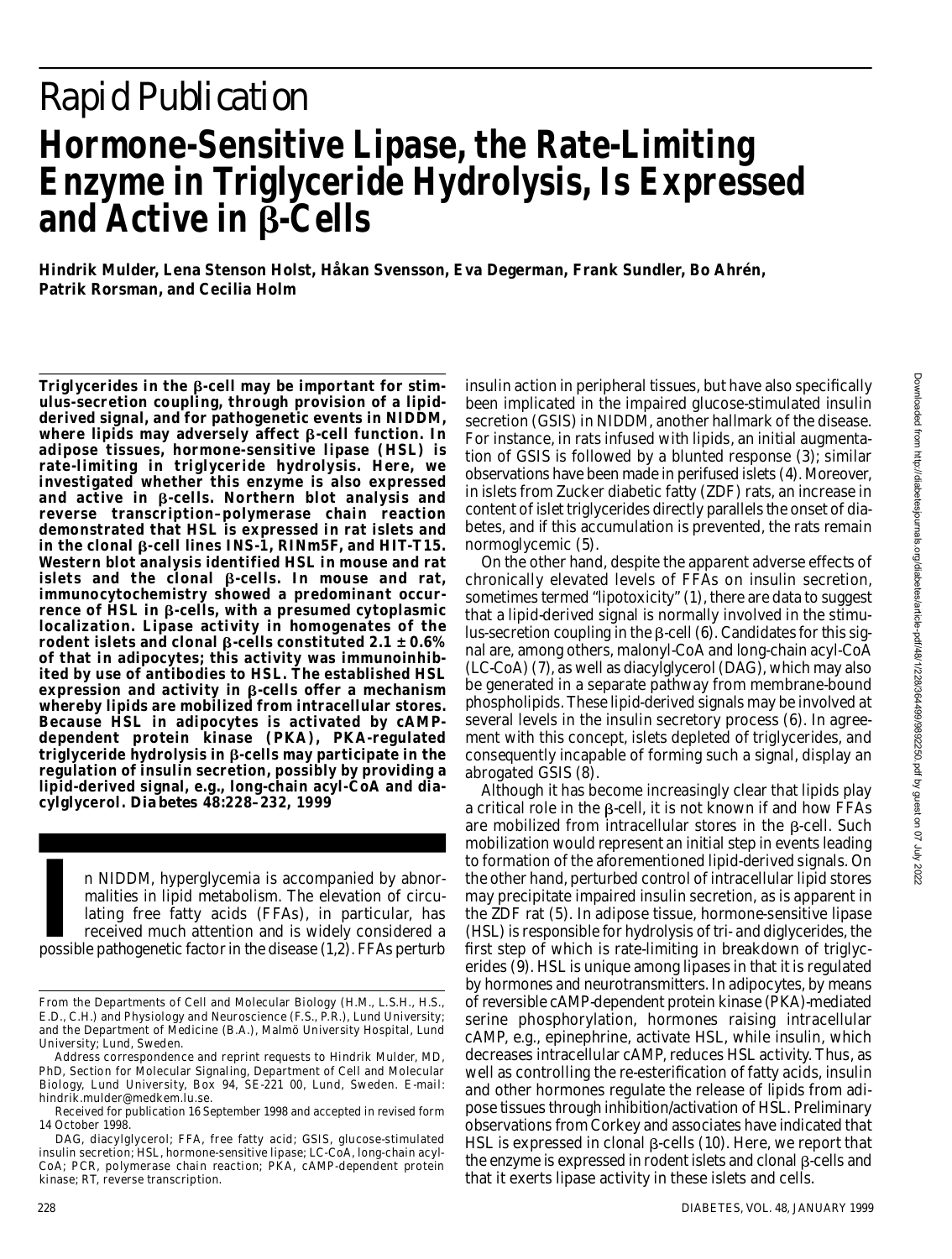## **RESEARCH DESIGN AND METHODS**

**Cell culturing, islet isolation, and tissue preparation. RINm5F, HIT-T15, and** INS-1 cells were grown in monolayers in RPMI-1640 medium supplemented with 10% fetal calf serum and, in the case of INS-1, 50  $\mu$ mol/l  $\beta$ -mercaptoethanol; the passage numbers used were RINm5F, 73–76; HIT-T15, 76–79; and INS-1, 84–87. Rat primary adipocytes were isolated as described (11). Islets from NMRI mice and Sprague-Dawley rats were isolated by collagenase digestion after overnight culture in RPMI-1640 medium supplemented with 10% fetal calf serum and 11.1 mmol/l glucose. For immunocytochemistry, the pancreases were immersed overnight in 2% paraformaldehyde and 0.2% picric acid in phosphate buffer (pH 7.2), followed by repeated rinsing in 10% sucrose in phosphate buffer (pH 7.2) for cryoprotection before freezing on dry ice.

**RNA isolation and Northern blot analysis.** Total RNA was isolated, electrophoresed under denaturing conditions, and blotted to a nylon membrane using standard techniques. Blots were probed with a partial full-length  $\alpha$ -<sup>32</sup>P-labeled rat HSL cDNA (nt 595-2489) (12).

**Reverse transcription–polymerase chain reaction.** Using 200 U of Moloney–Murine Leukemia Virus transcriptase (Clontech, Palo Alto, CA), 1 µg of total RNA was reverse-transcribed by oligo-dT priming. The single-strand cDNAs were subjected to 40 cycles of amplification (94°C for 45 sec, 55°C or 60°C for 45 sec, and 72°C for 1 min) using AmpliTagGold (Perkin-Elmer, Warrington, U.K.). Oligonucleotides from exon 5 (5'-TCT CCA TCG ACT ACT CCC TGG C-3') (12,13), the testis-specific exon (5'-CCA TCA TGA AAG ATC TGT G-3') (14), and the noncoding exons A (5'-TCG AAG AAT GCC ATA GAG GGC TCA A-3') and B (5'-AGC CAC AGA CCT GCT GTG CCA GC-3') (15) were used as sense primers. Antisense primers were oligonucleotides from exon 7 (5'-AAG GAG TTG AGC CAT GAG GAG GC-3'), exon 4 (5'-GAT GCC ATG TTG GCC AGA GAC-3'), and exon 1 (5'-TGT CTC AGT GTC CAG GTC GAA ATG GT-3') (12,13)

**Immunoprecipitation.** For immunoprecipitation, lysates of cells and tissues in 100 mmol/l Tris-HCl (pH 7.5) 0.3 mol/l NaCl, 3% Triton X-100, and 0.1% N-lauroylsarcosine were incubated for 2 h at room temperature with an affinity-purified rabbit antirat HSL antibody, followed by incubation for 30 min at room temperature with Protein A Sepharose (Pharmacia Biotech, Uppsala, Sweden). Precipitates were washed 5 times in 1 ml of 10 mmol/l Tris-HCl (pH 7.4), 0.5 mol/l NaCl, and 0.1% N-lauroylsarcosine, resolved by SDS-PAGE, and analyzed by Western blotting.

**Western blot analysis.** Immunoprecipitates and cell and/or tissue extracts prepared directly in SDS sample buffer were resolved by SDS-PAGE followed by electroblotting to nitrocellulose membranes. Western blot analysis was performed by chemiluminescence (SuperSignal Ultra; Pierce, Rockford, IL), using an affinitypurified rabbit anti-rat HSL primary antibody and a horseradish peroxidase-conjugated goat anti-rabbit IgG secondary antibody (Amersham, Abingdon, U.K.).

**Immunocytochemistry.** Affinity-purified chicken anti-rat HSL antibodies (diluted 1:320) (14) or polyclonal rabbit anti-rat HSL antibodies (diluted 1:160) were used for indirect immunofluorescence in rodent islets as described elsewhere (16). Previously characterized antibodies (16) to insulin (9003; Euro-Diagnostica, Malmö, Sweden) and glucagon (7811; Euro-Diagnostica) were used for double immunofluorescence as described (16). In control experiments, recombinant rat HSL (100 µg/ml) (17) was added to the antibodies at working dilution before incubation of the sections.

**Enzyme activity assays and immunoinhibition.** Cell and tissue homogenates were prepared in 0.25 mol/l sucrose, 1 mmol/l EDTA (pH 7.0), 1 mmol/l dithio-



**FIG. 1. Northern blot analysis of total RNA from rat adipocytes (10 µg),** RINm5F, INS-1, and HIT-T15 cells (30 µg each), and rat islets (50 µg), **using an HSL cDNA probe. Blots were analyzed by phosphoimaging after a 5-day exposure. The images have been digitally edited and processed to facilitate qualitative comparisons of HSL mRNA expression.**

erythritol, 20 µg/ml leupeptin, 20 µg/ml antipain, and 1 µg/ml pepstatin A and 3 assayed for DAG lipase activity, using as substrate the DAG analog mono-oleoyl-2 -*O*-mono-oleylglycerol (17). One unit of enzyme activity is equivalent to 1 µmol of fatty acids released per minute at 37°C. Fat-depleted infranatants of rat and mouse adipose tissue were used as reference material (14,17). Immunoinhibition was performed by preincubating the homogenates in chicken anti-rat HSL antibody (whole plasma diluted 1:8) for 60 min at 25°C.

### **RESULTS AND DISCUSSION**

To examine expression of HSL in  $\beta$ -cells, we performed  $\frac{\pi}{2}$ Northern blot analysis of total RNA isolated from rat islets,  $\frac{3}{8}$ clonal  $\beta$ -cells, and rat adipocytes. As shown in Fig. 1, HSL  $\frac{1}{2}$ mRNA was detected in all sources examined, demonstrating that HSL is indeed expressed in islets and ß-cells. The size of  $\vec{\tilde{\mathbf{s}}}$ the mRNA detected in islets and clonal β-cells was slightly  $\mathrm{\ddot{g}}$ larger (~3.1 kb) than that in adipocytes (~2.8 kb) (15),  $\frac{8}{5}$ although not as large as the previously characterized testicular HSL mRNA (14). Reverse transcription (RT)–polymerase  $\ddot{\tilde{g}}$ chain reaction (PCR), using primers for amplification of sequences common to the known isoforms of HSL, confirmed expression of HSL in islets and the clonal  $\beta$ -cells (Fig.  $\leq$ 2*A*). The region upstream of exon 1 in the human HSL gene contains exons that are expressed in a tissue-dependent and  $\frac{9}{5}$ Downloaded from http://diabetesjournals.org/diabetes/article-pdf/48/1/228/364499/9892250.pdf by guest on 07 July 2022



**FIG. 2. RT-PCR analysis of RNA from rat islets and** adipocytes, mouse testis, and RINm5F, INS-1, and HIT-T15 **cells. Primers were derived from sequences located in different exons, as indicated (***A***–***D***). Samples (16 µl) of the 50 µl PCR reactions were fractionated in a 1% agarose gel. The ethidium-bromide stained gels are shown, with the sizes of the respective PCR products indicated.**

2022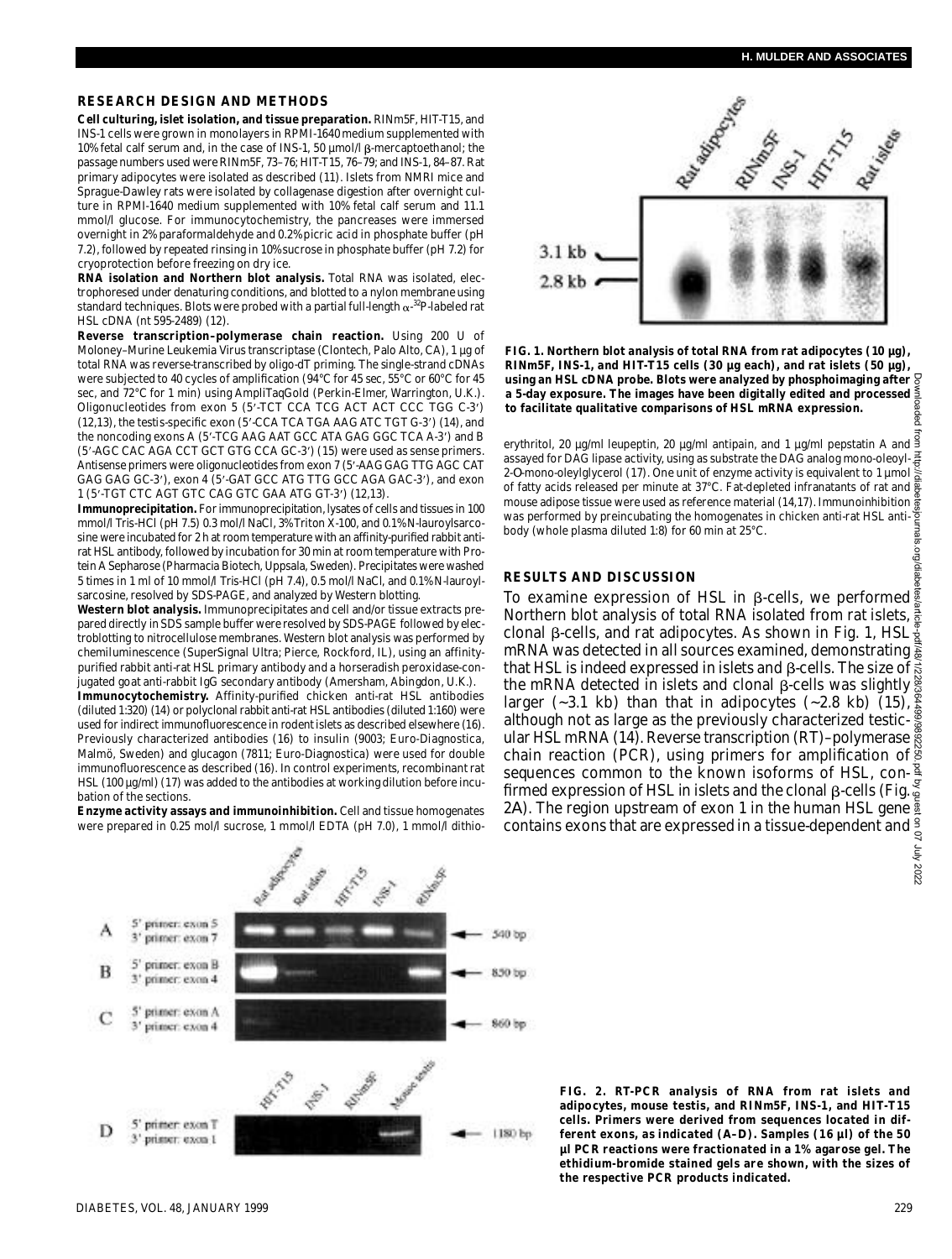

**FIG. 3. Western blot analyses of HSL from RINm5F, HIT-T15, and INS-1 cells, rodent islets, and adipose tissue. Total cell lysates of the** clonal β-cells (1.8 mg of total protein for each line) and rat islets (0.7 **mg of total protein; 200 islets) and a fat-depleted rat adipose tissue lysate (0.1 mg of total protein) were subjected to immunoprecipitation of HSL (***A* **and** *B***); mouse islets were lysed directly in SDS sample buffer (***C***). In** *C***, the lane containing the mouse islet sample has been exposed 10 times longer than the lane containing the mouse** adipose tissue sample. HSL detected in clonal  $\beta$ -cells and islets is **slightly larger (89 kDa) than the adipose tissue form (84 kDa); addi**tionally, rodent islets, rat in particular, express an isoform similar in **size to that of adipose tissue.**

mutually exclusive manner and that are either noncoding or, as in testis, encoding an  $NH_2$ -terminal extension of the enzyme (14,15). To further examine the identity of the mRNA species in rat islets and clonal  $\beta$ -cells, we used primers based on sequences from these exons. While a sequence from the 5 exon expressed in white adipose tissue (exon B) was amplified from islets and RINm5F cells, we were unable to amplify this sequence from HIT-T15 and INS-1 cells (Fig. 2*B*) . Sequences specific for exon A and the testis-specific exon (exon T) were not detected in islets and clonal  $\beta$ -cells (Fig. 2*C* and *D*). To examine the molecular identity of HSL protein, we performed Western blot analysis of cell and tissue lysates resolved by SDS-PAGE, either directly or after prior enrichment by immunoprecipitation. The main HSL form in islets and the clonal  $\beta$ -cells was an 89-kDa protein (Fig. 3). In addition, islets expressed an HSL protein indistinguishable in size (84 kDa) from that of the adipocyte form of the enzyme (Fig. 3*B* and *C*) .

The predominant occurrence of a slightly larger HSL protein in islets and clonal  $\beta$ -cells compared with the main form



**FIG. 4. Double immunofluorescence for HSL (***A***) and insulin (***B***) in a section of a rat pancreas. Bar = 50 µm.**

in adipose tissue agrees with the Northern blot analyses, which detected a slightly larger transcript in rat islets and  $c$ lonal  $\beta$ -cells. The apparent lower abundance of 84-kDa HSL in islets may explain why a smaller transcript was not detected here, but post-translational modifications may also occur. Although the known HSL sequences in different species are well conserved (17), there remains a possibility that the apparent lack of, e.g., exon A expression may be due to interspecies sequence variations, since the primers used were based on human sequences. Nevertheless, exon B was readily detected in both rat islets and RINm5F cells. The reason for exon B expression in RINm5F cells but not in the other cell lines is unclear, but may relate to the more undifferentiated nature of RINm5F cells compared with the other clonal -cells. In rat islets, expression of exon B may be accounted for by the presence of the 84-kDa HSL, which is found in adipocytes and encoded by a transcript comprising exon B (15); a possibility also remains that different islet cell types express different HSL isoforms. Collectively, the data indicate that the main HSL isoform expressed in rodent islets and clonal  $\beta$ -cells is slightly larger than that in adipocytes; the extended sequence of this novel isoform may be encoded by yet unidentified upstream exon(s), in analogy to that occurring in the testis (14).

Immunocytochemical detection of HSL in sections of mouse and rat pancreases was performed to investigate the cellular localization of the enzyme. HSL-like immunofluorescence occurred in the majority of islet cells and was consistently observed in all islets present in the sections. The HSLlike immunofluorescence had a fine granular appearance, suggesting that the enzyme is localized to the cytoplasm, as opposed to the plasma membrane. In rat, double immunofluorescence showed that HSL-like immunofluorescence predominantly occurred in  $\beta$ -cells (Fig. 4*A* and *B*); additionally, it could also be detected in  $\alpha$ -cells (not shown). The specificity of the results was ensured by both antibodies to HSL displaying an identical staining pattern in the islets and by preabsorption of the antibodies with recombinant rat HSL, quenching immunofluorescence.

Lipase activity was assayed to ascertain that HSL in the -cell preparations possessed enzymatic activity. This was indeed the case, the lipase activity being  $~1-4\%$  (2.1  $\pm$  0.6%) of that observed in homogenates of adipose tissue (Table 1). An antibody to HSL that almost abolished lipase activity in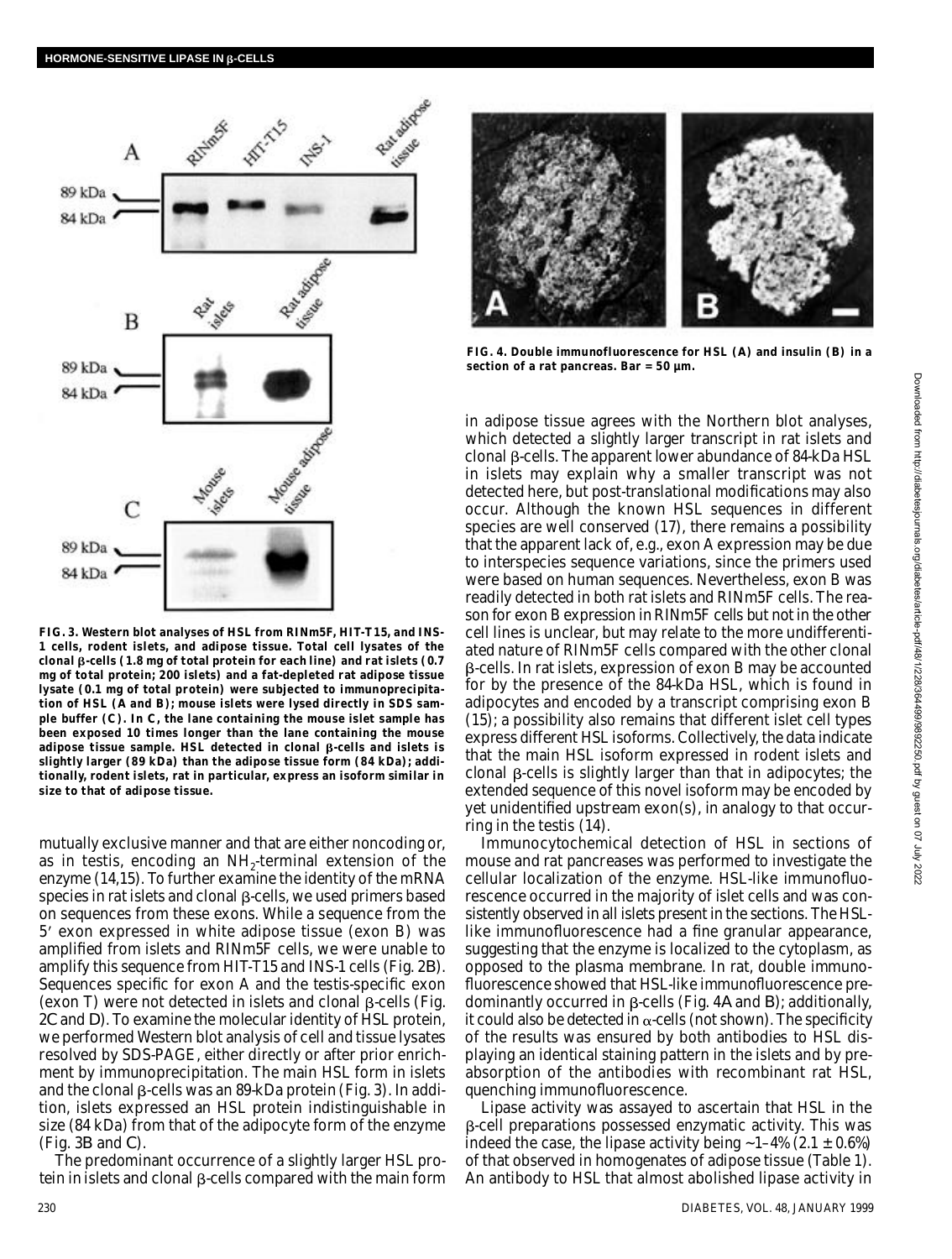| TABLE 1 |                                                                                 |
|---------|---------------------------------------------------------------------------------|
|         | DAG lipase activity in clonal $\beta$ -cells, rodent islets, and adipose tissue |

| Tissue/cell line     | DAG lipase activity (mU/mg protein) | Immunoinhibition (% of control) |
|----------------------|-------------------------------------|---------------------------------|
| RIN <sub>m5</sub> F  | $2.2 \pm 0.2$ (6)                   | $22.2 \pm 3.6$ (6) <sup>*</sup> |
| HIT-T15              | $3.9 \pm 0.3$ (6)                   | $76.9 \pm 0.7$ (6) †            |
| $INS-1$              | $1.9 \pm 0.2$ (6)                   | $32.7 \pm 4.2$ (3) †            |
| Rat islets           | $6.6 \pm 1.6$ (4)                   | ND.                             |
| Mouse islets         | $9.2 \pm 3(5)$                      | ND.                             |
| Rat adipose tissue   | $226.7 \pm 12(9)$                   | $92.9 \pm 1.1$ (8) †            |
| Mouse adipose tissue | $245.1 \pm 20(6)$                   | $92.9 \pm 2.1(5)$ †             |

Data are means ± SE (number of experiments). Immunoinhibition is expressed as percent inhibition compared with a control sample incubated with a preimmune serum. Comparisons were made with a paired two-tailed *t* test: \**P* < 0.01, †*P* < 0.001. ND, not determined.

adipose tissue significantly reduced enzyme activity in the clonal  $\beta$ -cells, albeit to a variable extent, ranging from  $\sim$ 20% in RINm5F to 75% in HIT-T15. This variability may reflect a diminished inhibitory potency due to structural differences in  $\beta$ -cell HSL or that other components of the  $\beta$ -cell homogenates not present in adipose tissue preparations interfere with the assay. Nevertheless, the results demonstrate lipase activity in islet cells, a significant part of which is accounted for by HSL.

The demonstration of HSL expression and activity in  $\beta$ -cells is an important step toward unraveling the significance of lipids in  $\beta$ -cells. The essentiality of triglycerides for stimulussecretion coupling in the  $\beta$ -cell has been demonstrated in islets depleted of such stores (8); here, an abrogated insulin response to glucose is evident, conceivably caused by the lack of one or more lipid-derived signals. Through the action of HSL, triglycerides stored in the  $\beta$ -cell can be hydrolyzed and ultimately generate such signals, e.g., DAG and LC-CoA, which may exert pleiotropic effects critical for stimulussecretion coupling. DAG is a known stimulator of protein kinase C (18), while anaplerotic metabolism of glucose, via generation of malonyl-CoA (7) and its subsequent inhibition of carnitine palmitoyl transferase I (19), can raise the cytoplasmic levels of LC-CoA. On the other hand, perturbed metabolism of lipids in  $\beta$ -cells may precipitate diabetes. Diabetes in ZDF rats is preceded by triglyceride accumulation in islets (5), counteraction of which would maintain euglycemia. Conversely, culture of normal islets in the presence of lipids mimics the diabetogenic events in ZDF islets, i.e., basal hypersecretion of insulin while GSIS is blunted (5). FFAs may also be involved in the destruction of  $\beta$ -cells in ZDF rats (20) because FFAs were found to induce islet nitric oxide (NO) production and expression of NO synthase.

The mechanisms whereby lipids affect  $\beta$ -cell function are not fully understood. Corkey and associates have proposed that the malonyl-CoA/LC-CoA system is a fuel sensor in the  $\beta$ -cell required for stimulus-secretion coupling (6). LC-CoA may affect the exocytotic machinery, various glycolytic enzymes (5,6), or transcription of critical proteins; for instance, expression of acetyl-CoA carboxylase in INS-1 cells is downregulated by FFAs (21). On the other hand, LC-CoA activates  $\check{K}^*_{ATP}$  channels in isolated membrane pieces from pancreatic  $\beta$ -cells (22). Subsequent membrane repolarization with closure of voltage-gated  $Ca<sup>2+</sup>$ -channels may be the mechanism whereby protracted exposure to FFAs impairs GSIS (3–5). The particular role, however, of malonyl-CoA in  $\beta$ -cells has recently been both challenged (23)

and supported (24) by use of molecular approaches, thus necessitating further investigations to clarify its role in the stimulus-secretion coupling.

Regardless of the role for lipid-derived signals in the  $\beta$ -cell,  $\frac{8}{3}$ HSL may regulate, at least in part, the availability of such signals. Because HSL is known to be activated through  $\frac{3}{2}$ reversible serine phosphorylation by PKA (9), a number of circulating hormones, e.g., glucagon-like peptide 1, glucosedependent insulinotropic peptide, and glucagon, which. potentiate GSIS by raising cytoplasmic cAMP levels (25), may also activate HSL. Conversely, the signaling pathway involving phosphoinositide-3-kinase, protein kinase B, and phosphodiesterase 3B, which is believed to inactivate HSL in adipocytes by reducing cAMP and PKA activity (9), is also in  $\frac{3}{5}$ operation in β-cells (26,27). The expression of HSL in β-cells  $\frac{3}{6}$ points to the interesting possibility that activation of this  $\frac{y}{2}$ lipase, via generation of lipid-derived signals, may contribute  $\vec{\hat{x}}$ to the overall release of insulin. This possibility, as well as the  $\vec{\tilde{\mathbb{S}}}$ perturbed lipid metabolism that may adversely affect  $\beta$ -cells  $\frac{8}{8}$ in the events leading to NIDDM (lipotoxicity) (1), warrants further investigation of the role of HSL in  $\beta$ -cells. Downloaded from http://diabetesjournals.org/diabetes/article-pdf/48/1/228/364499/9892250.pdf by guest on 07 July 2022

#### **A C K N O W L E D G M E N T S**

This work was supported by the Swedish Medical Research<sup>2</sup> Council (Project nos. 12X-4499 [F.S.], 14X-6834 [B.A.], 12X-8647 [P.R.], and 13XS-11284 [C.H.]), the Swedish Diabetes Associ- $\frac{3}{4}$ ation, the Swedish Society for Medical Research, Novo Nordisk, Albert Påhlsson, Wiberg, Cornell and Crafoord  $\frac{3}{5}$ <br>Nordisk, Albert Påhlsson, Wiberg, Cornell and Crafoord  $\frac{3}{5}$ Foundations, and by the Faculty of Medicine, Lund University.

The authors would like to thank Kristina Borglid, Birgitta Danielsson, Kerstin Knutsson, Lena Kvist, and Doris Persson for excellent technical assistance and Professor Claes Wollheim, Geneva, Switzerland, for kindly providing INS-1 cells.

#### **R E F E R E N C E S**

- 1 . Unger RH: Lipotoxicity in the pathogenesis of obesity-dependent NIDDM: genetic and clinical implications. *Diabetes* 44:863-870, 1995
- 2 .Boden G: Role of fatty acids in the pathogenesis of insulin resistance and NIDDM. *D i a b e t e s* 46:3–10, 1997
- 3. Sako Y, Grill VE: A 48-hour lipid infusion in the rat time-dependently inhibits glucose-induced insulin secretion and B cell oxidation through a process likely coupled to fatty acid oxidation. *Endocrinology* 127:1580–1589, 1990
- 4. Elks ML: Chronic perifusion of rat islets with palmitate suppresses glucosestimulated insulin release. *Endocrinology* 133:208-214, 1993
- 5 . Milburn JL Jr, Hirose H, Lee YH, Nagasawa Y, Ogawa A, Ohneda M, BeltrandelRio H, Newgard CB, Johnson JH, Unger RH: Pancreatic beta cells in obesity: evidence for induction of functional, morphological, and metabolic abnormalities by increased long-chain fatty acids. *J Biol Chem* 270:1295–1299, 1995
- 6. Prentki M, Corkey BE: Are the  $\beta$ -cell signaling molecules malonyl-CoA and cytosolic long-chain acyl-CoA implicated in multiple tissue defects of obesity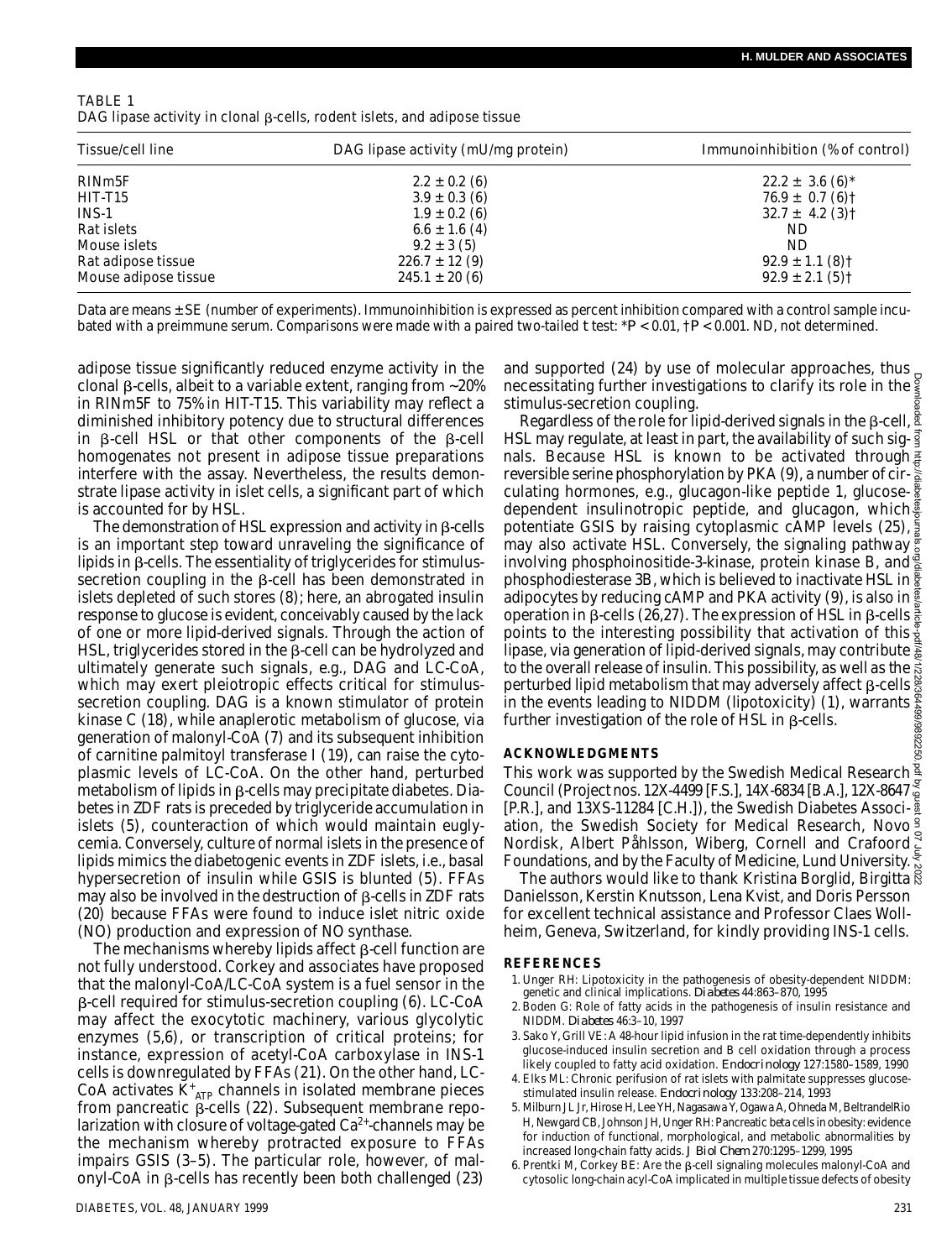and NIDDM? *Diabetes* 45:273-283, 1996

- 7 . Corkey BE, Glennon MC, Chen KS, Deeney JT, Matschinsky FM, Prentki M: A role for malonyl-CoA in glucose-stimulated insulin secretion from clonal pancreatic beta-cells. *J Biol Chem* 264:21608–21612, 1989
- 8 . Koyama K, Chen G, Wang M-Y, Lee Y, Shimabukuro M, Newgard CB, Unger  $RH: \beta$ -Cell function in normal rats made chronically hyperleptinemic by adenovirus-leptin gene therapy. *Diabetes* 48:1276-1280, 1997
- 9 . Langin D, Holm C, Lafontan M: Adipocyte hormone-sensitive lipase: a major regulator of lipid metabolism. *Proc Nutr Soc* 55:93–109, 1996
- 10. Björklund A, Yaney G, McGarry JD, Weir G: Fatty acids and beta-cell function. *D i a b e t o l o g i a* 40 (Suppl. 3):B21–B26, 1997
- 11. Wijkander J, Stenson Holst L, Rahn T, Resjö S, Castan I, Manganiello V, Belfrage P, Degerman E: Regulation of protein kinase B in rat adipocytes by insulin, vanadate, and peroxovanadate: membrane translocation in response to peroxovanadate. *J Biol Chem* 272:21520–21526, 1997
- 12. Holm C, Kirchgessner TG, Svenson KL, Fredrikson G, Nilsson S, Miller CG, Shively JE, Heinzmann C, Sparkes RS, Mohandas T, Belfrage P, Schotz MC: Hormone-sensitive lipase: sequence, expression, and chromosomal localization to 19 cent-q13.3. *Science* 241:1503-1506, 1988
- 13. Langin D, Laurell H, Stenson Holst L, Belfrage P, Holm C: Gene organization and primary structure of human hormone-sensitive lipase: possible significance of a sequence homology with a lipase of Moraxella TA144, an antarctic bacterium. *Proc Natl Acad Sci U S A* 90:4897–4901, 1993
- 14. Stenson Holst L, Langin D, Mulder H, Laurell H, Grober J, Bergh A, Mohrenweiser HW, Edgren G, Holm C: Molecular cloning, genomic organization, and expression of a testicular isoform of hormone-sensitive lipase. *Genomics* 35:441–447, 1996
- 15. Grober J, Laurell H, Blaise R, Fabry B, Schaak S, Holm C, Langin D: Characterization of the promoter of human adipocyte hormone-sensitive lipase. *Biochem J* 2:453–461, 1997
- 16. Mulder H, Lindh AC, Sundler F: Islet amyloid polypeptide gene expression in the endocrine pancreas of the rat: a combined in situ hybridization and immunocytochemical study. *Cell Tissue Res* 274:467–474, 1993
- 17. Österlund T, Danielsson B, Degerman E, Contreras JA, Edgren G, Davis RC, Schotz MC, Holm C: Domain-structure analysis of recombinant rat hormonesensitive lipase. *Biochem J* 2:411–420, 1996
- 18. Persaud SJ: Protein kinase C signalling in pancreatic beta-cells: cellular and molecular approaches. *Digestion* 2:86-92, 1997
- 19. Chen S, Ogawa A, Ohneda M, Unger RH, Foster DW, McGarry JD: More direct evidence for a malonyl-CoA–carnitine palmitoyltransferase I interaction as a key event in pancreatic β-cell signaling. *Diabetes* 43:878-883, 1994
- 20. Shimabukuro M, Ohneda M, Lee Y, Unger RH: Role of nitric oxide in obesityinduced beta cell disease. *J Clin Invest* 100:290–295, 1997
- 21. Brun T, Assimacopoulos-Jeannet F, Corkey BE, Prentki M: Long-chain fatty acids inhibit acetyl-CoA carboxylase gene expression in the pancreatic  $\beta$ -cell line INS-1. *Diabetes* 46:393-400, 1997
- 22. Larsson O, Deeney JT, Bränström R, Berggren PO, Corkey BE: Activation of the ATP-sensitive K+ channel by long chain acyl-CoA: a role in modulation of pancreatic beta-cell glucose sensitivity. *J Biol Chem* 271:10623-10626, 1996
- 23. Antinozzi PA, Segall L, Prentki M, McGarry JD, Newgard CB: Molecular and pharmacological perturbtion of the link between glucose and lipid metabolism is without effect on glucose-stimulated insulin secretion. *J Biol Chem* 273:16146–16154, 1998
- 24. Zhang S, Kim KH: Essential role of acetyl-CoA carboxylase in the glucoseinduced insulin secretion in a pancreatic beta-cell line. *Cell Signal* 10:35–42, 1998
- 25. Gromada J, Holst JJ, Rorsman P: Cellular regulation of islet hormone secretion by the incretin hormone glucagon-like peptide 1. Pflügers Arch 435:583–594, 1998
- 26. Zhao AZ, Zhao H, Teague J, Fujimoto W, Beavo JA: Attenuation of insulin secretion by insulin-like growth factor 1 is mediated through activation of phosphodiesterase 3B. *Proc Natl Acad Sci U S A* 94:3223–3228, 1997
- 27. Stenson Holst L, Mulder H, Manganiello V, Sundler F, Ahrén B, Holm C, Degerman E: Protein kinase B is expressed in pancreatic beta cells and activated upon stimulation with insulin-like growth factor I. *Biochem Biophys Res C o m m u n* 250:181–186, 1998